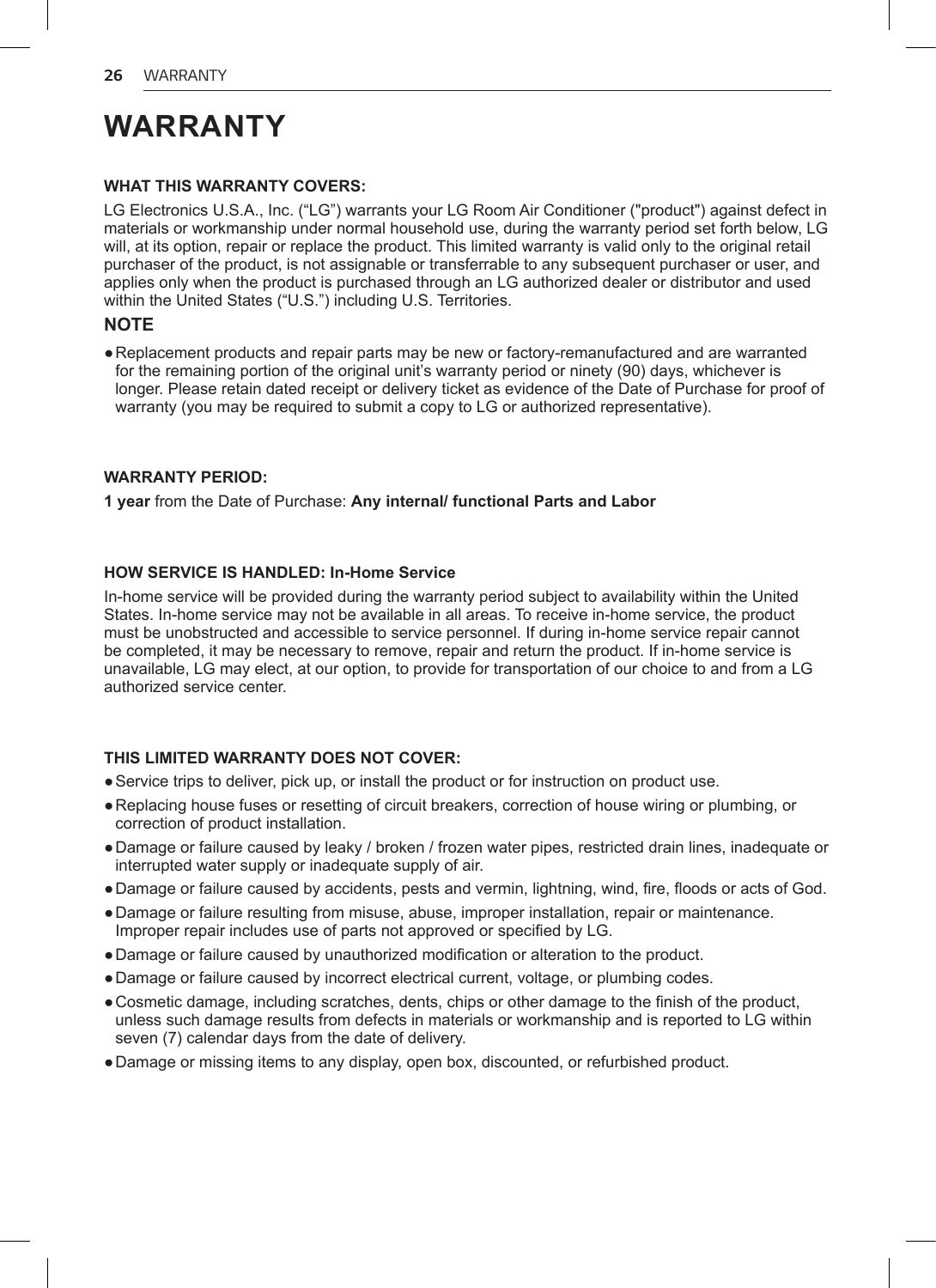- ●Product where the original factory serial numbers have been removed, defaced or changed in any way.
- ●Repairs when product is used in other than normal and usual household use (e.g. rental, commercial use, offices, or recreational facilities) or contrary to the instructions outlined in the owner's manual.
- ●The removal and reinstallation of the Product if it is installed in an inaccessible location.

**THIS WARRANTY IS IN LIEU OF ANY OTHER WARRANTY, EXPRESS OR IMPLIED, INCLUDING AND WITHOUT LIMITATION TO, ANY WARRANTY OF MERCHANTABILITY OR FITNESS FOR A PARTICULAR PURPOSE. TO THE EXTENT ANY IMPLIED WARRANTY IS REQUIRED BY LAW, THIS WARRANTY IS LIMITED IN DURATION TO THE TERM PERIOD EXPRESSED ABOVE. REPAIR OR REPLACEMENT AS PROVIDED UNDER THIS WARRANTY IS THE EXCLUSIVE REMEDY FOR THE CUSTOMER. NEITHER THE MANUFACTURER NOR ITS U.S. DISTRIBUTOR SHALL BE LIABLE FOR ANY INCIDENTAL, CONSEQUENTIAL, INDIRECT, SPECIAL, OR PUNITIVE DAMAGES OF ANY NATURE, INCLUDING AND WITHOUT LIMITATION TO, LOST REVENUES OR PROFITS, OR ANY OTHER DAMAGE, WHETHER BASED IN CONTRACT, TORT, OR OTHERWISE.**

Some states do not allow the exclusion or limitation of incidental or consequential damages or limitations on how long an implied warranty lasts, so the above exclusion or limitation may not apply to you. This warranty gives you specific legal rights and you may also have other rights that vary from state to state.

#### **HOW TO OBTAIN WARRANTY SERVICE & ADDITIONAL INFORMATION:**

Call 1-800-243-0000 or visit our website at www.lg.com.

Mail to: LG Customer Information Center (ATTN: CIC)

201 James Record Road, Huntsville, AL 35824

### **FOR YOUR RECORDS**

Write the model and serial numbers here:

Model No.

Serial No.

●You can find them on a label on the side of each unit.

Dealer's Name

Date Purchased

●Staple your receipt to this page in the event you need it to prove date of purchase or for warranty issues.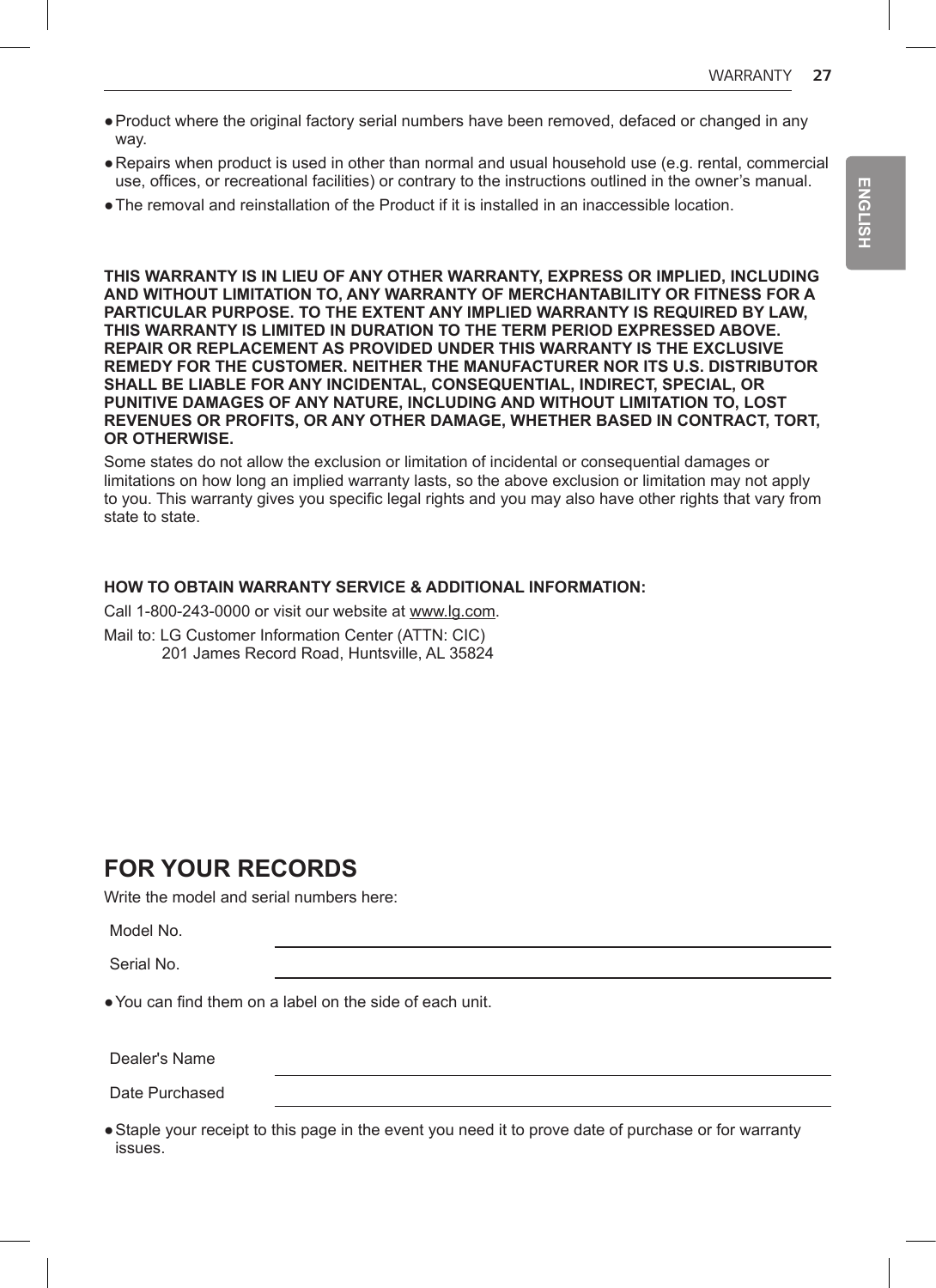- Los productos cuyos números de serie de fábrica originales hayan sido quitados, borrados o cambiados de ninguna manera.
- Las reparaciones cuando el producto se utiliza para cualquier cosa fuera de lo normal y del uso doméstico habitual (por ejemplo su alquiler, uso comercial, en oficinas o en instalaciones de ocio) o en contra de la instrucciones que se indican en el manual del propietario.
- La extracción y reinstalación del producto si está instalado en un lugar inaccesible.

**ESTA GARANTÍA SE OTORGA EN SUSTITUCIÓN O EXCLUSIÓN DE TODA OTRA GARANTÍA, EXPRESA O IMPLÍCITA, INCLUYENDO SIN LIMITAR CUALQUIER GARANTÍA DE CALIDAD O IDONEIDAD CON UN PROPÓSITO CONCRETO. EN LA MEDIDA EN QUE CUALQUIER GARANTÍA IMPLÍCITA ES OBLIGADA POR LA LEY, ESTÁ LIMITADA EN DURACIÓN AL PERIODO DE GARANTÍA YA MENCIONADO. LA REPARACIÓN O REEMPLAZO DE PIEZAS, SEGÚN LO ESTABLECIDO EN ESTA GARANTÍA, ES EL ÚNICO QUE PUEDE RECLAMAR EL CLIENTE. NI EL FABRICANTE NI SU DISTRIBUIDOR EN LOS EE.UU. SE HACE RESPONSABLE DE CUALQUIER DAÑO (DERIVADO, INDIRECTO, ESPECIAL O PENAL) DE CUALQUIER NATURALEZA, INCLUYENDO, SIN LIMITACION, LA PÉRDIDA DE INGRESOS O BENEEICIOS O CUALQUIER OTRO TIPO DE DAÑO, AÚN BASADO EN UN CONTRATO, SEA UN AGRAVIO O DE CUALQUIER OTRA MANERA.**

Algunos estados no permiten la exclusión o limitación de daños incidentales o emergentes, o limitaciones a la duración de la garantía implícita, por lo que la exclusión o limitación anteriormente mencionadas podrían no corresponder en su caso. Esta garantía le otorga derechos legales específicos y es posible que usted cuente con otros derechos que varían según el estado.

#### **COMO OBTENER EL SERVICIO DE ESTA GARANTÍA E INFORMACIÓN ADICIONAL:**

Llame al 1-800-243-0000 o visite nuestra página web: www.lg.com. Dirección de correo ordinario: LG Customer Information Center (ATTN: CIC) 201 James Record Road, Huntsville, AL 35824

## **PARA SUS REGISTROS**

Anote aquí los números de modelo y de serie:

|  |  | N.º de modelo |  |
|--|--|---------------|--|
|--|--|---------------|--|

N.º de serie

● Los encontrará en la etiqueta del lateral de cada unidad.

Nombre del distribuidor

Fecha de compra

● Grape el recibo a esta página si lo necesita para demostrar la fecha de compra o para cuestiones relacionadas con la garantía.